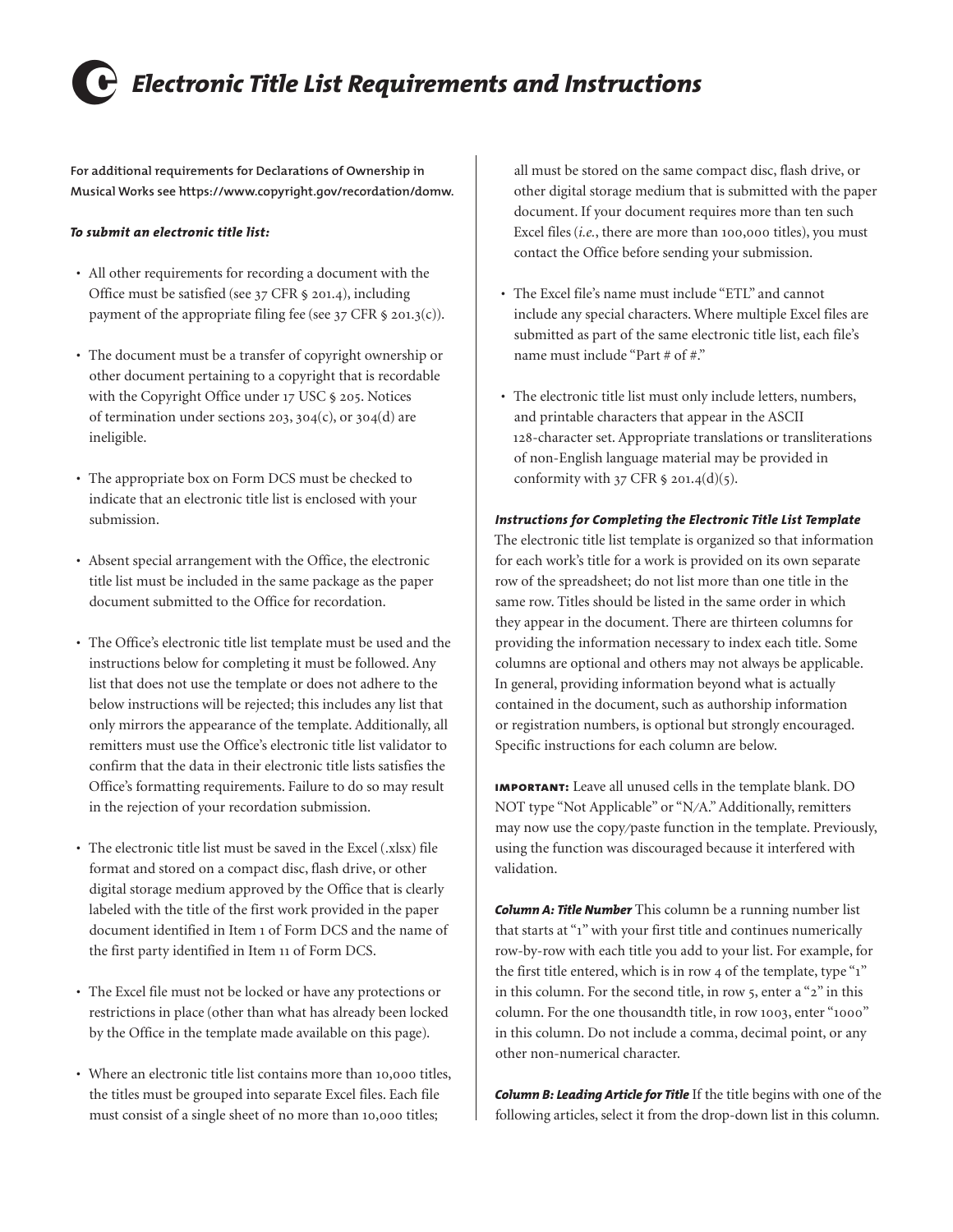For example, if the title of the work is "*A New Hope*," select "*A*" from the drop-down list; if the title is "*The Empire Strikes Back*," select "*The.*" If the title does not begin with an article, begins with an article that is not listed below, or is written in a language other than English, Spanish, French, or German, leave this column blank. For example, if the title is "*Il Postino*," do not type "*Il*" in this column; if the title is Italian and is "*La Follia*," do not select "*La*" from the drop-down list.

*English-language titles:* A, An, The *Spanish-language titles:* Un, Una, El, La, Lo, Las, Los *French-language titles:* L', Le, La, Les, Un, Une *German-language titles:* Der, Die, Das, Einer, Eine, Ein

*Column C: Title* Enter the complete title of the work. If the title begins with one of the above leading articles, do not include it here. Instead, enter it in Column B "Leading Article for Title." For example, if the title of the work is "*A New Hope*" or "*The Empire Strikes Back*," only type "*New Hope*" or "*Empire Strikes Back*" in this column. By contrast, if the title of the work is "*Return of the Jedi*," the full title should be entered in this column and Column B should be blank because there is no leading article.

If the work has more than one title, choose one of the titles to be the "primary title." The other titles for the work are "alternative titles." For example, the primary title of a work could be "*Star Wars*" and alternative titles could be "*Episode IV*" and "*A New Hope*." The primary title and its alternative titles must each be entered separately on individual rows of the spreadsheet. The relationship between the primary title and its alternative titles is established by completing Column D "Type of Alternative Title" and Column E "Primary Title Number." For more information about alternative titles, see [§ 2309.11\(B\)](https://www.copyright.gov/comp3/chap2300/ch2300-recordation.pdf) of the *Compendium of U.S. Copyright Office Practices*.

## *Special Instructions for Untitled Numerically Identified Works such as Television Episodes, Newspapers, and Periodicals*

If the work is part of a larger work (see instructions for Column L "Title of Larger Work" below) and is untitled, but is known by a numerical identifier (*e.g.*, a television episode of a series identified as Episode 201 or a specific issue of a magazine identified as Issue 50) follow these instructions. Rather than providing the title of the larger work in Column L, provide it here along with the numerical identifier of the specific work at issue in the following format, to the extent applicable: [title of larger work], [numerical identifier of specific work], [date of specific work]. For example, "*Popular Science*, Vol. 286, No. 4, April 2015" or "*New York Times*, Vol. CXVIII, No. 40,721, July 21, 1969" or "*CBS Evening News*, November 1, 2017" or "*Who Wants to be a Millionaire?*, No. 1003." However, where a work has an actual title, these special instructions should be disregarded.

For example, for the television episode "*Mirror, Mirror*" from the series "*Star Trek*," "*Mirror, Mirror,*" as the title of the work, should be entered in this column and "*Star Trek*," as the title of the larger work, should be entered in Column L. Do not provide in this column "*Star Trek*, Episode 33," "*Star Trek*, Season 2, Episode 4," or "*Star Trek*, *Mirror, Mirror*." Numerical information may, at the remitter's option, still be provided in addition to the full title of the work, by including it in parentheses after the title of the work (*e.g.*, "*Mirror, Mirror* (Season 2, Episode 4)"). If the actual title of the work happens to be a numerical identifier (*e.g.*, "*Episode Three*" or "*Chapter 6*"), disregard these special instructions; it should be treated as any other title.

*Column D: Type of Alternative Title* If the title is not an alternative title, leave this column blank. If this title is an alternative title, select the type of alternative title that is most appropriate from the drop-down list in this column. If the document specifies the type, choose the type specified in the document. For example, if the document says "formerly known as," select "f.k.a." If the type is unknown or you are not sure, select "a.k.a."

a.k.a. - Also Known As f.k.a. - Formerly Known As n.k.a. - Now Known As p.k.a. - Previously Known As

*Column E: Primary Title Number* If the title is not an alternative title, leave this column blank. If this title is an alternative title, enter the Title Number (from Column A) that corresponds with the primary title for the work. This number links the alternative title to the primary title in the Office's records. For example, if the Title Number of the primary title "*Star Wars*" is 12, then type "12" in this column in the row of each of its alternative titles "*Episode IV*" and "*A New Hope*."

**If the title is an alternative title, do not continue after Column E. Columns F through M must remain blank. The information for those columns for an alternative title is dictated by the information entered for its related primary title.**

Example of properly entered primary and alternative titles in the template:

| <b>Title</b><br><b>Number</b> | Leading<br><b>Article</b><br>for Title | <b>Title</b>                            | Type of<br>Alternative<br><b>Title</b> | Primary<br><b>Title</b><br><b>Number</b> | <b>Type of Work</b>   |
|-------------------------------|----------------------------------------|-----------------------------------------|----------------------------------------|------------------------------------------|-----------------------|
|                               |                                        | Star Wars                               |                                        |                                          | <b>Motion Picture</b> |
| $\overline{2}$                | A                                      | New Hope                                | a.k.a.                                 |                                          |                       |
| 3                             |                                        | Episode IV                              | a.k.a.                                 |                                          |                       |
| 4                             |                                        | Indiana Jones and the<br>Temple of Doom |                                        |                                          | <b>Motion Picture</b> |
| 5                             |                                        | Indiana Jones 2                         | f.k.a.                                 | 4                                        |                       |
| 6                             |                                        | O Alguimista                            |                                        |                                          | Novel                 |
|                               | The                                    | Alchemist                               | a.k.a.                                 | 6                                        |                       |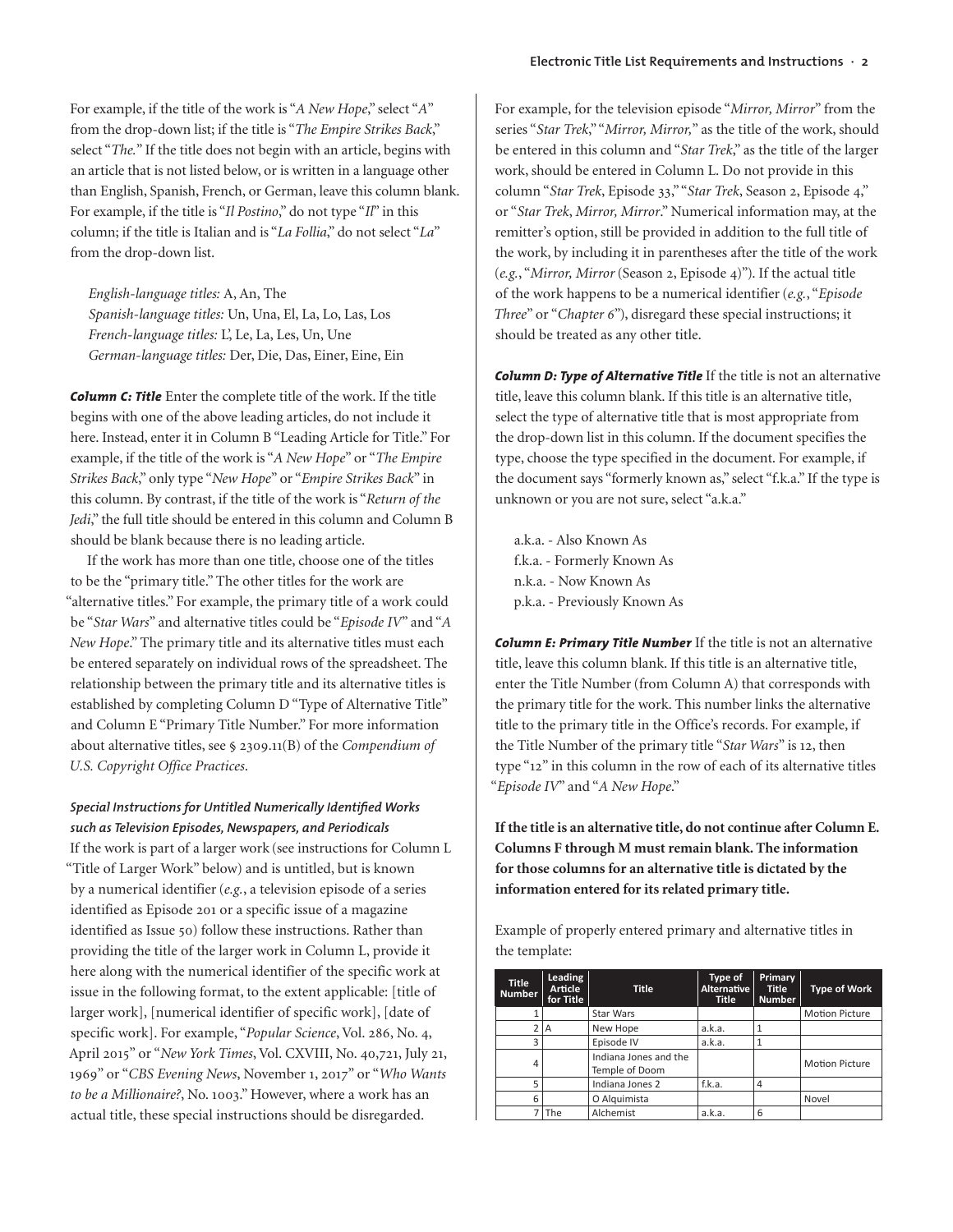*Column F: Type of Work* This field is only required if the information is contained in the document, though the Office strongly encourages remitters to still include this information even if the document does not specify it. Describe the type of work. While it is acceptable to state a broad category of work, it is generally more useful to be more specific. For example, while saying "Literary Work" is permissible, it would be more useful to instead say "Book," "Newspaper," or "Computer Program." If the work is a multimedia work—meaning one comprised of more than one type of work—provide a description that encompasses the work as whole (*e.g.*, "musical album") or list each type of comprising work (*e.g.*, "compilation of musical works, sound recordings, cover art, and liner note text").

**note:** For Declarations of Ownership in Musical Works, this field must contain "Musical Work." Other details describing the type of work may be provided, but the phrase "Musical Work" must be present among them. For U.S. sound recordings fixed before February 15, 1972, this field must contain U.S. "Pre-1972 Sound Recording.")

*Column G: Name(s) of Author(s)* This field is only required if the information is contained in the document, though the Office strongly encourages remitters to still include this information even if the document does not specify it. Enter the word "By" followed by the name of the author or co-authors of the work, first name then last name (*e.g.*, "By Stephen Sondheim"; "By John Lennon and Paul McCartney"; "By Brian Holland, Lamont Dozier, and Eddie Holland"). Where applicable, include designations such as "professionally known as," "doing business as," "also known as," or the like (*e.g.*, "By Gerald Herman also known as Jerry Herman"), or the abbreviated form of such designations, but omit any punctuation between letters (*e.g.*, "By Ella Yelich-O'Connor pka Lorde"; not "p.k.a. Lorde" or "p/k/a Lorde"). If the work's authorship is anonymous state so in this column by writing "By Anonymous." If authorship is pseudonymous, provide the pseudonymous name and indicate in parentheses that the name is a pseudonym (*e.g.*, "By Mark Twain (pseudonymous)").

**note:** This field is required for all Declarations of Ownership in Musical Works.

*Column H: Registration Number* If the document contains a U.S. Copyright Office-issued registration number for the work, it must be entered in this column. If the work has a registration number, but the document does not provide it, the Office strongly encourages remitters to still include the number in this column. Only enter one registration number in this column. If the work has more than one registration number, a second number can be provided in Column J "Additional Registration Number."

Regardless of how it appears in the document, the following format must be used when entering a registration number in this column:

- Each registration number must begin with a prefix. The prefix should contain one, two, or three letters, such as E, EU, SR, or VAU. The prefix should be presented in capital letters (*i.e.*, "PAU"; not "PAu" or "pau") and there should be no spaces, hyphens, or other punctuation between the letters.
- Each registration number must contain twelve characters, including the prefix and the numbers that follow. If a registration number contains less than twelve characters, insert zeroes between the prefix and the numeric portion of the registration number. For example, if the document contains registration number "SR-320-918," that number should be entered in this column as "SR0000320918." If the document contains registration number "VAu-598-764," that number should be entered in this column as "VAU000598764."

For additional examples that illustrate the proper format for transcribing registration numbers, see [§ 2306.4](https://www.copyright.gov/comp3/chap2300/ch2300-recordation.pdf) of the *Compendium of U.S. Copyright Office Practices*.

*Column I: Effective Date of Registration* If a registration number has been provided in Column H "Registration Number," you must enter the 4-digit year of registration in this column.

*Column J: Additional Registration Number* If the work has more than one U.S. Copyright Office-issued registration number, enter an additional registration number here. If the document contains such additional registration number, it must be provided in this column. If the work has one, but the document does not provide it, the Office strongly encourages remitters to still include the number in this column. Only enter one registration number in this column. If the work has more than two registration numbers follow the registration number in this column with "et al." Follow the same formatting instructions as detailed above for Column H "Registration Number."

*Column K: Effective Date of Additional Registration* If an additional registration number has been provided in Column J "Additional Registration Number," you must enter the 4-digit year of the additional registration in this column.

*Column L: Title of Larger Work* If the document indicates that the work is part of a larger work, you must enter the title of the larger work here (including any leading article). If the work is part of a larger work, but the document does not provide this information, the Office strongly encourages remitters to still